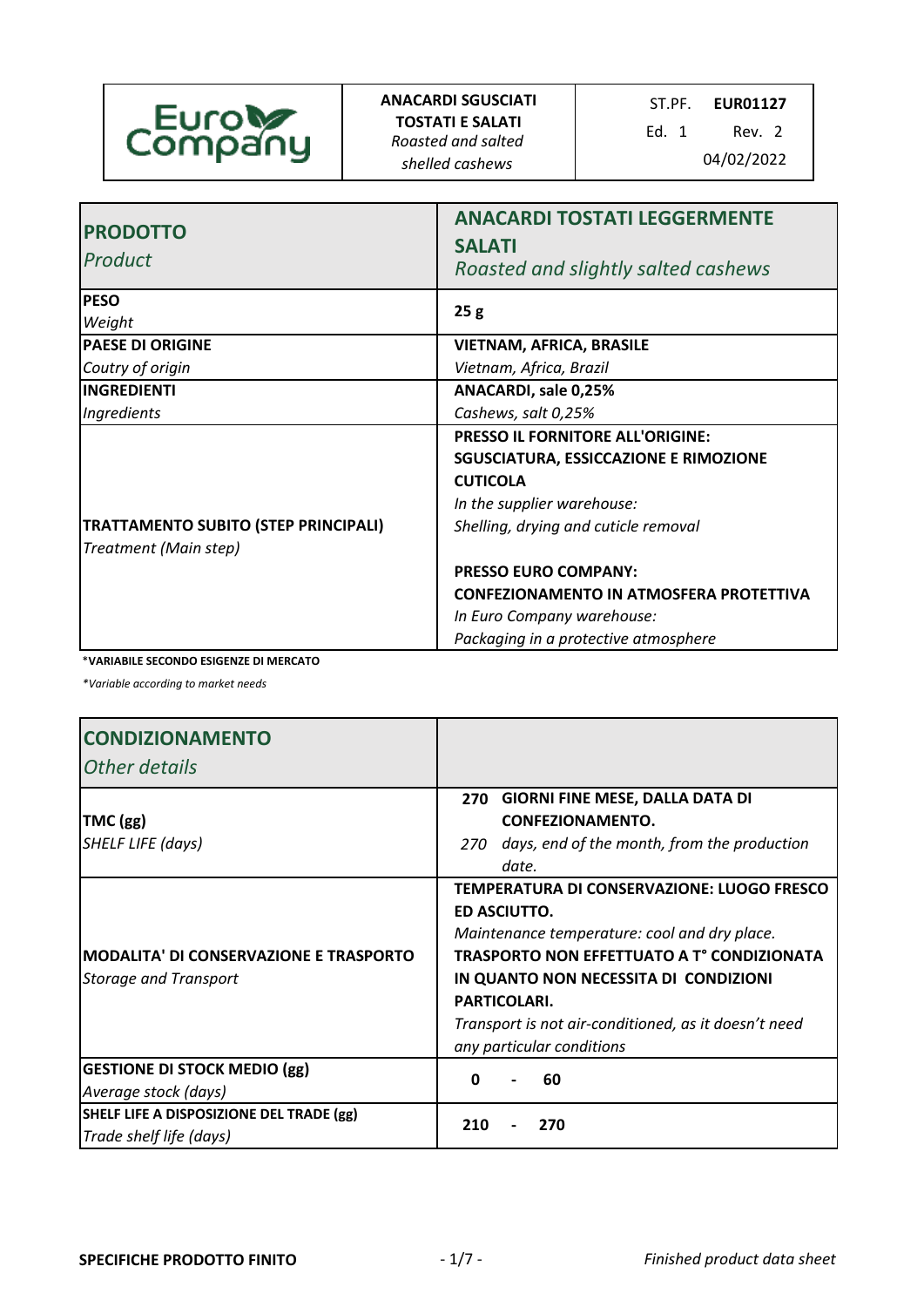

Ed. 1 Rev. 2

|                                  | PRODOTTO DI LARGO CONSUMO, NON DESTINATO A |
|----------------------------------|--------------------------------------------|
| <b>DESTINAZIONE D'USO</b>        | <b>CATEGORIE SPECIALI DI CONSUMATORI.</b>  |
| <i><u><b>Destination</b></u></i> | Wide consumption product, not intended for |
|                                  | particular classes of consumers.           |

| <b>PARAMETRI ORGANOLETTICI</b> | <b>LIMITI</b>                                                                                                                               |
|--------------------------------|---------------------------------------------------------------------------------------------------------------------------------------------|
| Organoleptic parameters        | Limits                                                                                                                                      |
|                                | PRODOTTO INTEGRO, SANO, PRIVO DI INFESTAZIONI<br>E PARASSITI DI QUALSIASI GENERE. ANACARDI<br><b>GRAFFIATI E/O RINSECCHITI SONO AMMESSI</b> |
| <b>ASPETTO</b>                 | PURCHÉ NON PREGIUDICHINO LA FORMA A RENE<br>CARATTERISTICA DELL'ANACARDIO.                                                                  |
| Appearance                     | Product intact, healthy, free of infestations and pests<br>of any kind.                                                                     |
|                                | Scratched and/or aged cashews are allowed as long<br>as they do not affect the kidney shape characteristic<br>of cashew.                    |
| <b>COLORE</b>                  | <b>AMBRATO CHIARO</b>                                                                                                                       |
| Colour                         | Light amber                                                                                                                                 |
| <b>ODORE</b><br><b>Smell</b>   | TIPICO; ASSENZA DI ODORI ESTRANEI DI<br><b>QUALUNQUE TIPO.</b><br>Typical; no foreign odours of any kind.                                   |
| <b>SAPORE</b>                  | TIPICO, SENZA RETROGUSTI ESTRANEI.                                                                                                          |
| Taste                          | Typical, no foreign aftertaste.                                                                                                             |
| <b>CONSISTENZA</b>             | <b>CROCCANTE</b>                                                                                                                            |
| <b>Texture</b>                 | Crunchy                                                                                                                                     |

| <b>CARATTERISTICHE QUALITATIVE</b>    | <b>LIMITI</b>                 |
|---------------------------------------|-------------------------------|
| <b>Quality characteristics</b>        | Limits                        |
| <b>CALIBRO</b>                        | W 320 (300-320 frutti/libbra) |
| Size                                  | W 320 (300-320 fruits/pound)  |
| <b>FRUTTI ROTTI / SPLIT</b>           | 15% $p/p$ Max                 |
| Broken fruits / split                 | 15% w/w Max                   |
| <b>FRUTTI MACCHIATI / SCURI</b>       | 3%<br>$p/p$ Max               |
| Stained/dark fruits                   | 3%<br>w/w Max                 |
| <b>FRUTTI RINSECCHITI</b>             | 1%<br>$p/p$ Max               |
| Dried up fruits                       | w/w Max<br>1%                 |
| <b>FRUTTI RANCIDI / AMMUFFITI</b>     | 1%<br>$p/p$ Max               |
| Rancid/moldy fruits                   | 1%<br>w/w Max                 |
| <b>FRUTTI CON RESIDUI DI CUTICOLA</b> | $p/p$ Max<br>2%               |
| Fruits with cuticle residues          | w/w Max<br>2%                 |
| <b>FRUTTI BRUCIATI</b>                | <b>Assente</b>                |
| <b>Burned fruits</b>                  | Absent                        |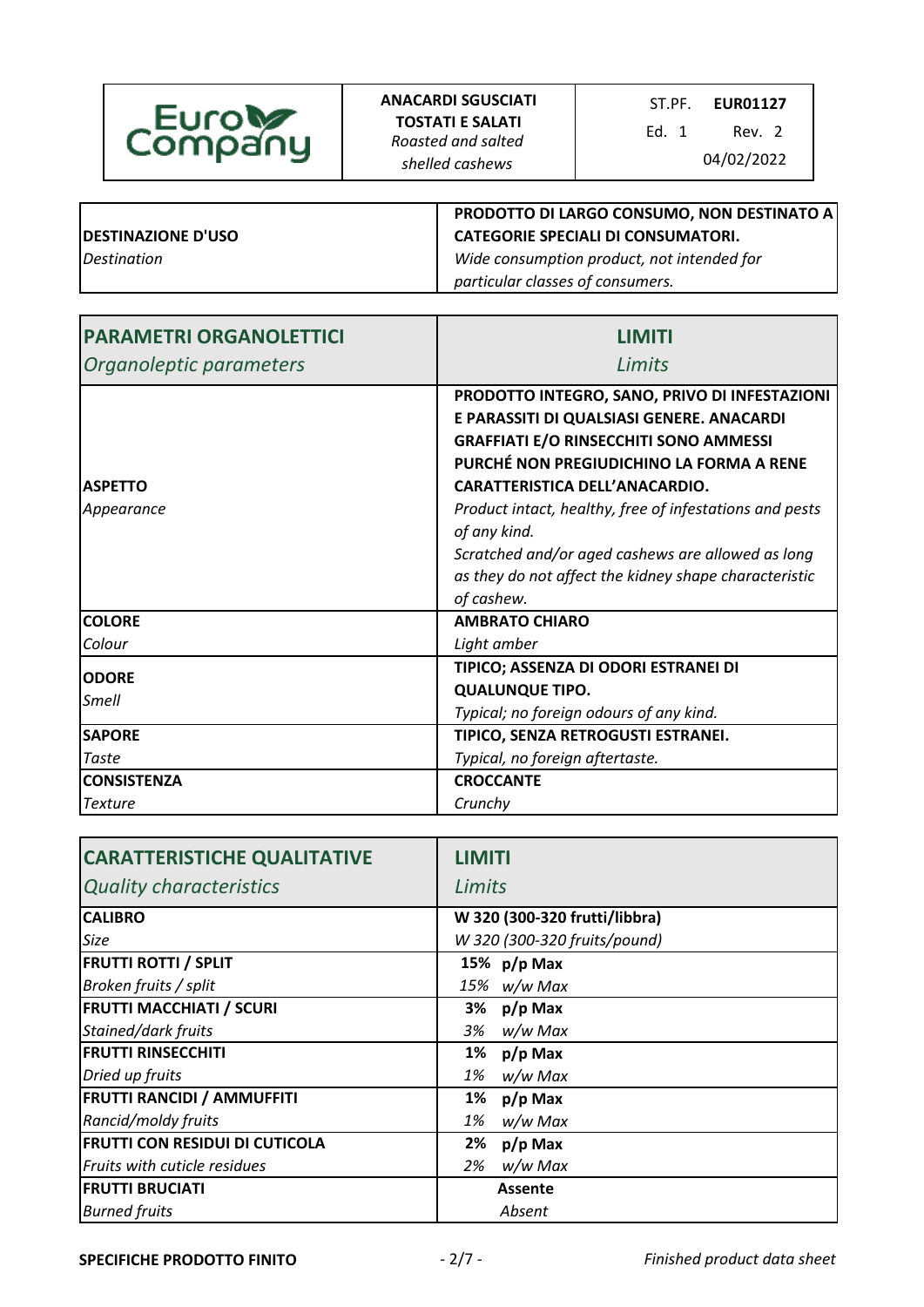Ed. 1 Rev. 2

|                          | Assente                                                                               |
|--------------------------|---------------------------------------------------------------------------------------|
|                          | limite di rilevabilità per ferroso / non ferroso / inox (con                          |
|                          | metal detector)                                                                       |
|                          | limite di rilevabilità per ferroso / non ferroso / inox / vetro /                     |
| CORPI ESTRANEI METALLICI | ceramica (con raggi-x)                                                                |
| Metal foreign material   | Absent                                                                                |
|                          | Detectable limit for ferrous / non ferrous / inox (with metal<br>detector)            |
|                          | limit of detection for ferrous / non-ferrous / inox / glass /<br>ceramic (with x-ray) |

| <b>PARAMETRI MICROBIOLOGICI</b><br>Microbiological parameters | <b>LIMITI</b><br>Limits |             |  |
|---------------------------------------------------------------|-------------------------|-------------|--|
| <b>CARICA BATTERICA TOTALE</b>                                | 10 <sup>5</sup>         | $ufc/g$ Max |  |
| <b>Total bacterial count</b>                                  | 10 <sup>5</sup>         | cfu/g Max   |  |
| <b>LIEVITI E MUFFE</b>                                        | 10 <sup>3</sup>         | $ufc/g$ Max |  |
| Yeasts and moulds                                             | $10^{-3}$               | cfu/g Max   |  |
| <b>ENTEROBATTERI</b>                                          | < 10 <sup>2</sup>       | ufc/g       |  |
| Enterobacteriaceae                                            | $< 10^{-2}$             | cfu/g       |  |
| <b>E.COLI</b>                                                 | < 10                    | ufc/g       |  |
| E.coli                                                        | < 10                    | cfu/g       |  |
| <b>SALMONELLA</b>                                             | Assente/25g             |             |  |
| Salmonella                                                    | Absent/25q              |             |  |

**I VALORI SONO DA RITENERSI CONFORMI QUALORA IL RISULTATO SIA ALL'INTERNO DELLO STESSO ORDINE DI GRANDEZZA**

*The values are to be considered as conforming if the result is within the same order of magnitude.* 

| <b>PARAMETRI CHIMICO-FISICI</b><br><b>Chemical-Physical parameters</b> | <b>LIMITI</b><br>Limits                             |
|------------------------------------------------------------------------|-----------------------------------------------------|
| <b>UMIDITA'</b>                                                        | 4%<br>Max                                           |
| Moisture                                                               | 4%<br>Max                                           |
|                                                                        | Reg. CEE/UE N°1881/2006 e s.m.i in particolare Reg. |
| <b>IAFLATOSSINE B1</b>                                                 | CEE/UE N°165/2010                                   |
| Aflatoxin B1                                                           | Reg. (EC) No 1881/2006 and following updatings in   |
|                                                                        | particular Reg. (EC) No 165/2010                    |
|                                                                        | Reg. CEE/UE N°1881/2006 e s.m.i in particolare Reg. |
| <b>AFLATOSSINE B1, B2, G1, G2</b>                                      | CEE/UE N°165/2010                                   |
| Aflatoxin B1, B2, G1, G2                                               | Reg. (EC) No 1881/2006 and following updatings in   |
|                                                                        | particular Reg. (EC) No 165/2010                    |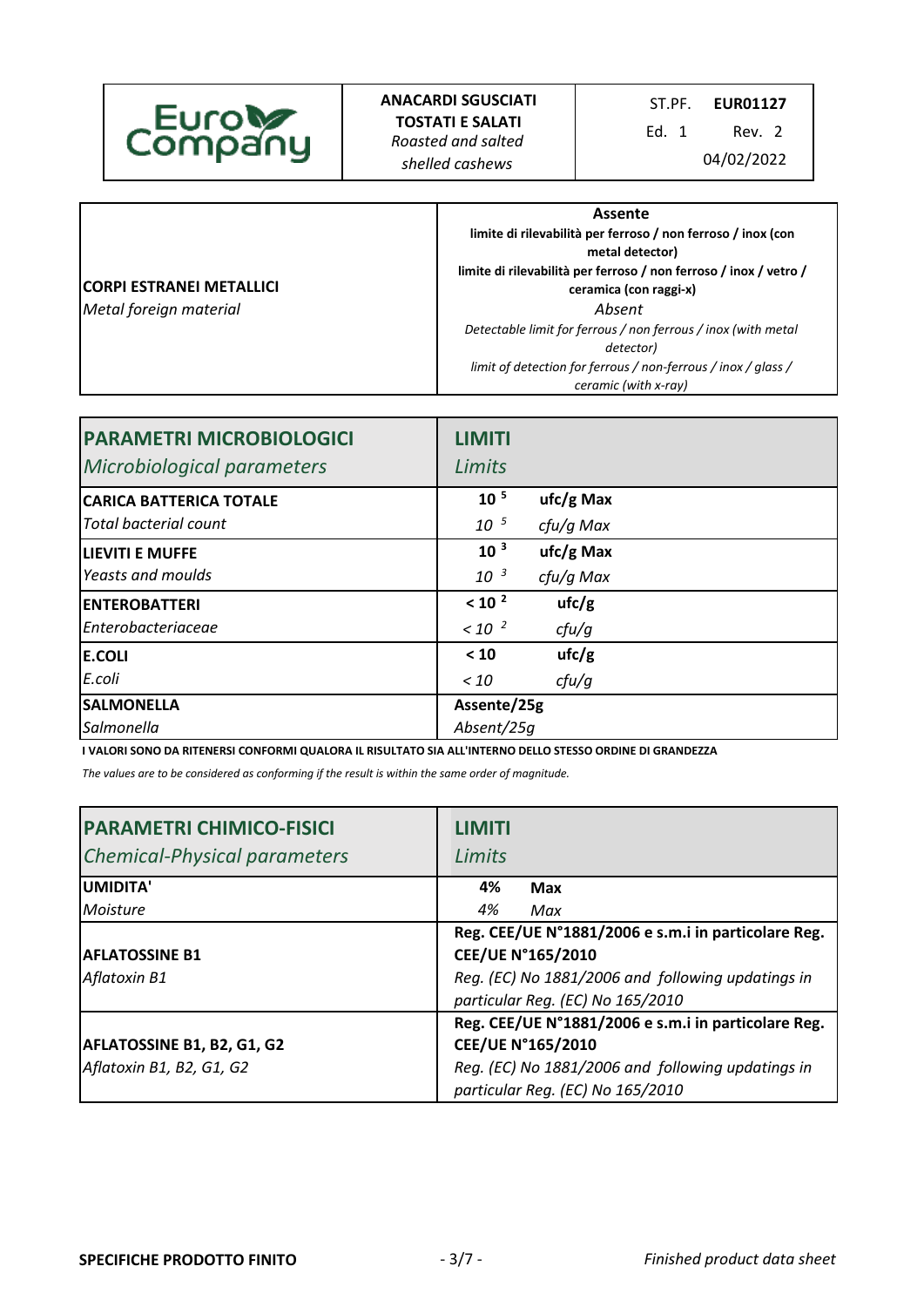| <b>Euroly</b><br><b>TOSTATI E SALATI</b><br>Fd. 1<br>Rev. 2<br>Company<br>Roasted and salted<br>04/02/2022<br>shelled cashews |
|-------------------------------------------------------------------------------------------------------------------------------|
|-------------------------------------------------------------------------------------------------------------------------------|

| <b>RESIDUI ANTIPARASSITARI</b><br><i><u><b>IPesticides</b></u></i> | Reg. CEE/UE N°396/2005 e s.m.i<br>D.M. 27/08/2004 e s.m.i.<br>Reg. (EC) No 396/2005 and following updates and<br>modifications<br>D.M. 27/08/2004 and following updates and |  |
|--------------------------------------------------------------------|-----------------------------------------------------------------------------------------------------------------------------------------------------------------------------|--|
|                                                                    | modifications                                                                                                                                                               |  |
| N. PEROSSIDI (sulla frazione lipidica)                             | Meg O2/kg Max<br>15                                                                                                                                                         |  |
| Peroxide No. (on the lipid fraction)                               | Meg O2/kg Max<br>15                                                                                                                                                         |  |
| <b>CLORURI TOTALI (% NaCl)</b>                                     | $0,1 - 0,3 %$                                                                                                                                                               |  |
| Total chlorides (% NaCl)                                           | $0,1 - 0,3%$                                                                                                                                                                |  |

| <b>DICHIARAZIONE NUTRIZIONALE*</b><br>Nutrition declaration* | <b>VALORI MEDI PER 100g DI PRODOTTO</b><br>Average values for 100 g of products |
|--------------------------------------------------------------|---------------------------------------------------------------------------------|
| <b>ENERGIA</b>                                               | $2543$ kJ - 613<br>kcal                                                         |
| Energy                                                       |                                                                                 |
| <b>GRASSI</b>                                                | 49                                                                              |
| Fat                                                          | g                                                                               |
| di cui ACIDI GRASSI SATURI                                   | 9,0                                                                             |
| of which saturated                                           | g                                                                               |
| <b>CARBOIDRATI</b>                                           | 21                                                                              |
| Carbohydrates                                                | g                                                                               |
| <b>DI CUI ZUCCHERI</b>                                       |                                                                                 |
| of which sugars                                              | 4,5<br>g                                                                        |
| <b>FIBRE</b>                                                 |                                                                                 |
| Fibre                                                        | 4,1<br>g                                                                        |
| <b>PROTEINE</b>                                              |                                                                                 |
| Protein                                                      | 20<br>g                                                                         |
| <b>SALE</b>                                                  |                                                                                 |
| Salt                                                         | 0,25<br>g                                                                       |

\* **Fonte: Analisi Euro Company**

\* *Source: Euro Company's analysis*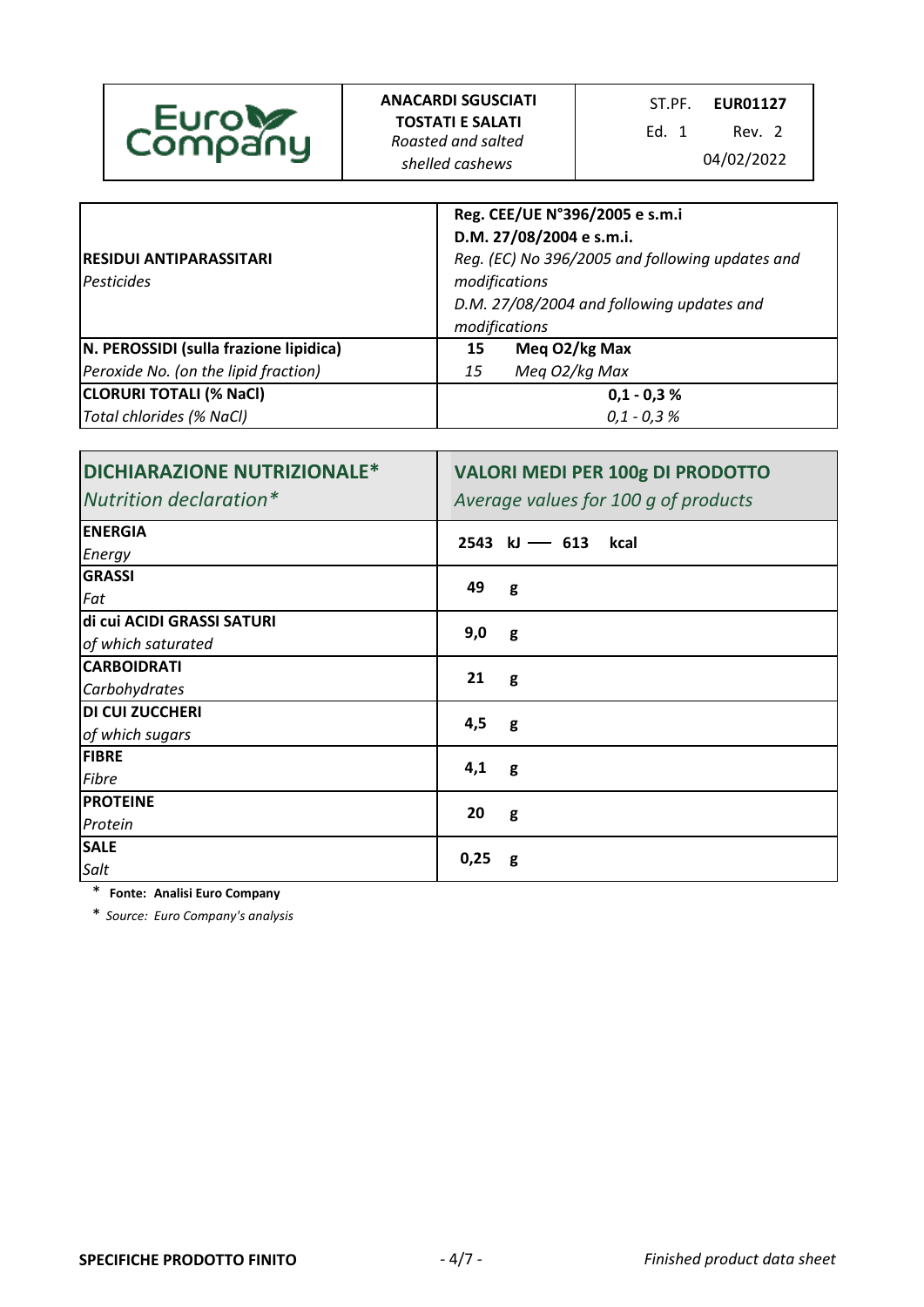

Ed. 1 Rev. 2

| <b>ALLERGENI</b>                                                                                                                                                  |                              |                                        |                                            |                                      |                                        |                                                                                  |
|-------------------------------------------------------------------------------------------------------------------------------------------------------------------|------------------------------|----------------------------------------|--------------------------------------------|--------------------------------------|----------------------------------------|----------------------------------------------------------------------------------|
| <b>Allergens</b>                                                                                                                                                  |                              |                                        |                                            |                                      |                                        |                                                                                  |
| <b>ALLERGENI</b>                                                                                                                                                  | <b>AGGIUNTA INTENZIONALE</b> |                                        |                                            | <b>CARRY OVER E/O CROSS CONTACT*</b> |                                        |                                                                                  |
| Allergens                                                                                                                                                         |                              | Intentional additives                  | Carry over and/or cross contact*           |                                      |                                        |                                                                                  |
| <b>ALLERGENI</b><br>Allergens                                                                                                                                     | SI/NO<br>Yes/No              | <b>NOME SPECIFICO</b><br>Specific name | <b>NATURA/ FUNZIONE</b><br>Nature/Function | SI/NO<br>Yes/No                      | <b>NOME SPECIFICO</b><br>Specific name | <b>NATURA/ FUNZIONE</b><br>Nature/Function                                       |
| <b>CEREALI CONTENENTI</b>                                                                                                                                         |                              |                                        |                                            |                                      |                                        |                                                                                  |
| <b>GLUTINE E PRODOTTI A</b><br><b>BASE DI CEREALI</b><br><b>CONTENENTI GLUTINE (in)</b><br>concentrazione pari ad<br>almeno 20mg/kg)<br>Cereals containing gluten | NO/<br>No                    |                                        |                                            | NO/<br>No                            |                                        |                                                                                  |
| and products based on<br>cereals containing gluten<br>(in concentration equal to<br>at least 20mg/kg)                                                             |                              |                                        |                                            |                                      |                                        |                                                                                  |
| <b>CROSTACEI E PRODOTTI A</b><br><b>BASE DI CROSTACEI</b><br>Crustaceans and products<br>thereof                                                                  | NO/<br>No                    |                                        |                                            | NO/<br>No                            |                                        |                                                                                  |
| <b>UOVA E PRODOTTI A</b><br><b>BASE DI UOVA</b><br>Eggs and products thereof                                                                                      | NO/<br>No                    |                                        |                                            | NO/<br>No                            |                                        |                                                                                  |
| PESCE E PRODOTTI A<br><b>BASE DI PESCE</b><br>Fish and products thereof                                                                                           | NO/<br>No                    |                                        |                                            | NO/<br>No                            |                                        |                                                                                  |
| <b>ARACHIDI E PRODOTTI A</b><br><b>BASE DI ARACHIDI</b><br>Peanuts and products<br>thereof                                                                        | NO/<br>No                    |                                        |                                            | SI/<br>Yes                           | <b>ARACHIDI</b> /<br>Peanuts           | <b>CROSS CONTACT</b><br><b>EURO COMPANY /</b><br>Euro Company's<br>Cross Contact |
| <b>SOIA E PRODOTTI A BASE</b><br><b>DI SOIA</b><br>Soybeans and products<br>thereof                                                                               | NO/<br>No                    |                                        |                                            | NO/<br>No                            |                                        |                                                                                  |
| <b>LATTE E PRODOTTI A</b><br><b>BASE DI LATTE (INCLUSO</b><br><b>IL LATTOSIO)</b><br>Milk and products thereof<br>(including lactose)                             | NO/<br>No                    |                                        |                                            | NO/<br>No                            |                                        |                                                                                  |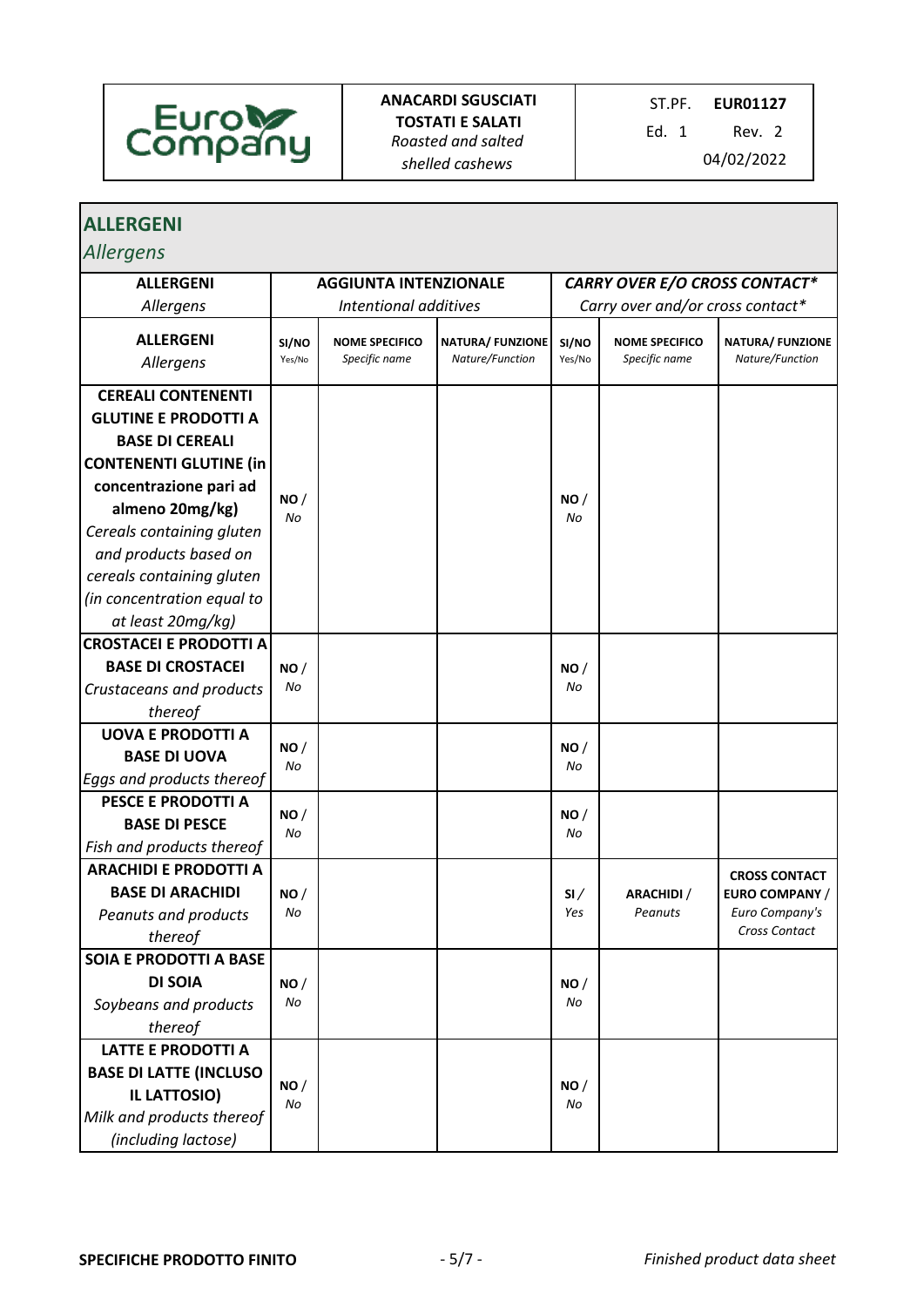| Euroles<br>Company                                                                                                                                                                                                                                                                                                                       |           |                       | <b>ANACARDI SGUSCIATI</b><br><b>TOSTATI E SALATI</b><br>Roasted and salted<br>shelled cashews |            | ST.PF.<br><b>EUR01127</b><br>Ed. 1<br>Rev. 2<br>04/02/2022 |                                                                           |  |
|------------------------------------------------------------------------------------------------------------------------------------------------------------------------------------------------------------------------------------------------------------------------------------------------------------------------------------------|-----------|-----------------------|-----------------------------------------------------------------------------------------------|------------|------------------------------------------------------------|---------------------------------------------------------------------------|--|
| <b>FRUTTA A GUSCIO E</b><br><b>PRODOTTI DERIVATI</b><br>(MANDORLE, NOCCIOLE,<br>NOCI, NOCI DI ACAGIÙ,<br><b>NOCI PECAN, NOCI DEL</b><br><b>BRASILE, PISTACCHI,</b><br><b>NOCI DI MACADAMIA)</b><br>Nuts and products thereof<br>(almonds, hazelnuts,<br>walnuts, cashews, pecan<br>nuts, Brazil nuts, pistachio<br>nuts, macadamia nuts) | NO/<br>No | ANACARDI /<br>Cashews | INGREDIENTE /<br>Ingredient                                                                   | SI/<br>Yes | <b>FRUTTA A GUSCIO /</b><br><b>Nuts</b>                    | <b>CROSS CONTACT</b><br>EURO COMPANY /<br>Euro Company's<br>Cross Contact |  |
| <b>SEDANO E PRODOTTI A</b><br><b>BASE DI SEDANO</b><br>Celery and products<br>thereof                                                                                                                                                                                                                                                    | NO/<br>No |                       |                                                                                               | NO/<br>No  |                                                            |                                                                           |  |
| <b>SENAPE E PRODOTTI A</b><br><b>BASE DI SENAPE</b><br><b>Mustard and products</b><br>thereof                                                                                                                                                                                                                                            | NO/<br>No |                       |                                                                                               | NO/<br>No  |                                                            |                                                                           |  |
| <b>SEMI DI SESAMO E</b><br><b>PRODOTTI A BASE DI</b><br><b>SEMI DI SESAMO</b><br>Sesame seeds and<br>products thereof                                                                                                                                                                                                                    | NO/<br>No |                       |                                                                                               | NO/<br>No  |                                                            |                                                                           |  |
| <b>ANIDRIDE SOLFOROSA E</b><br><b>SOLFITI IN</b><br><b>CONCENTRAZIONI</b><br>SUPERIORI A 10 mg/kg<br>Sulphur dioxide and<br>sulphites at<br>concentrations of more<br>than 10 mg/kg                                                                                                                                                      | NO/<br>No |                       |                                                                                               | NO/<br>No  |                                                            |                                                                           |  |
| <b>LUPINI E PRODOTTI A</b><br><b>BASE DI LUPINI</b><br>Lupin and products<br>thereof                                                                                                                                                                                                                                                     | NO/<br>No |                       |                                                                                               | NO/<br>No  |                                                            |                                                                           |  |
| <b>MOLLUSCHI E PRODOTTI</b><br><b>BASE DI MOLLUSCHI</b><br><b>Molluscs and products</b><br>thereof                                                                                                                                                                                                                                       | NO/<br>No |                       |                                                                                               | NO/<br>No  |                                                            |                                                                           |  |